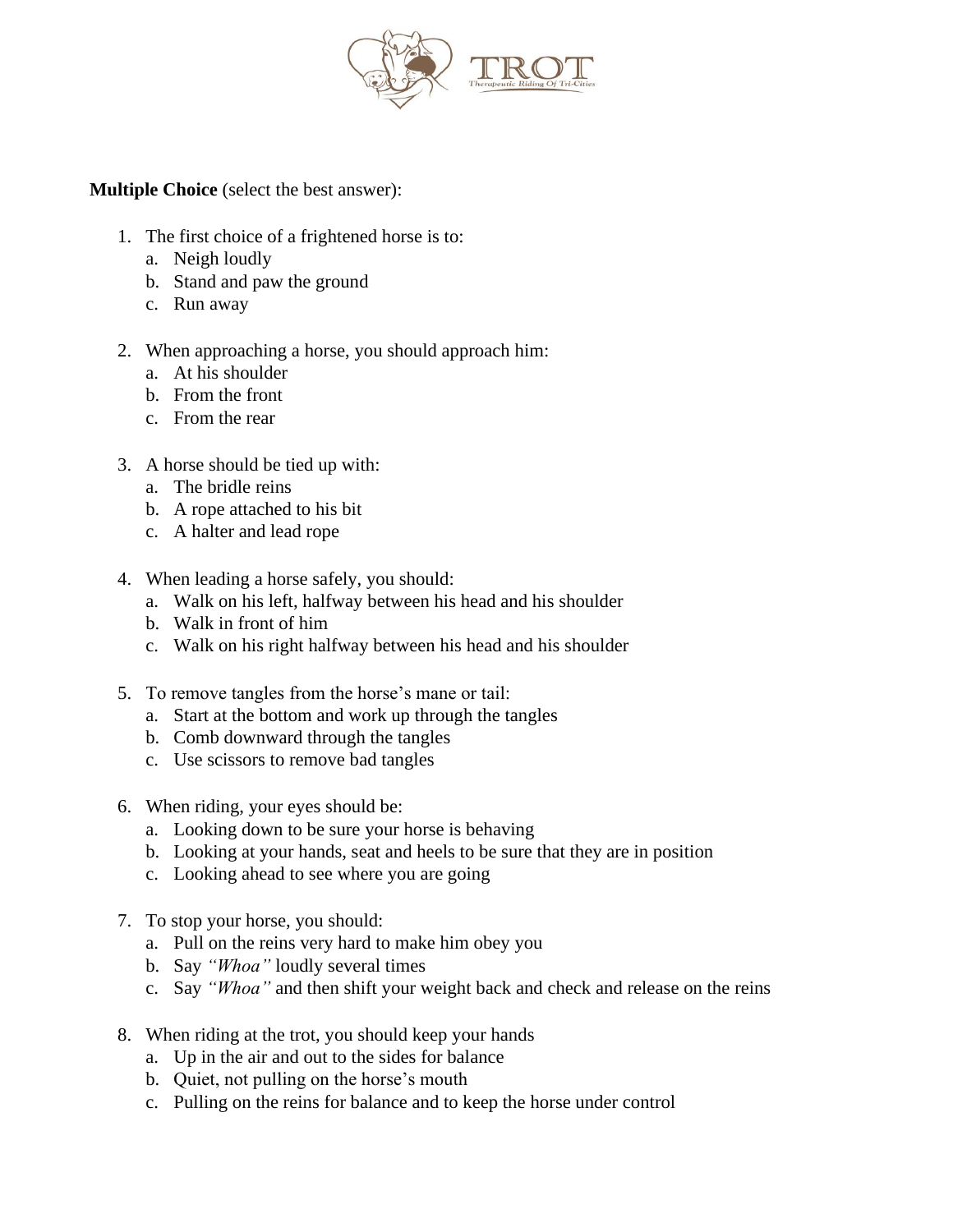- 9. When approaching a horse in a tie stall, what should you do first:
	- a. Place your hand on his rump and move him over
	- b. Speak to him and get his attention
	- c. Stand behind him as you enter the stall
- 10. When mounting, you should never:
	- a. Hold on to your reins
	- b. Dig your toe into the horse's ribs
	- c. Ask your teacher to check your equipment

#### **True or False**

- \_\_\_\_\_ 1. Feeding treats to horses can get your fingers bit.
- 2. When leading with a lead rope, you can wrap the leftover rope around your hand.
- \_\_\_\_\_ 3. You should speak to your horse before touching him.
- \_\_\_\_\_ 4. Saddling is done from the left side.
- \_\_\_\_\_ 5. When riding properly, your heels should be higher than your toes.
- \_\_\_\_\_6. On trial rides, you should not let your horse eat grass.
- \_\_\_\_\_7. Going uphill, lean back for better comfort and safety.
- \_\_\_\_\_8. The clothes you wear for riding don't matter except for show.
- \_\_\_\_\_9. A rubber currycomb is used to scrub in circles or against the way the hair grows.
- \_\_\_\_\_10. When you turn your horse while leading him, you should usually turn him around to the right.

#### **Short Answers** (fill in the missing word)

- 1. When riding Western, the reins are usually held in your hand.
- 2. The four natural aids are:
	- a.  $\Box$  $\mathbf{b}$ .  $c.$  $d.$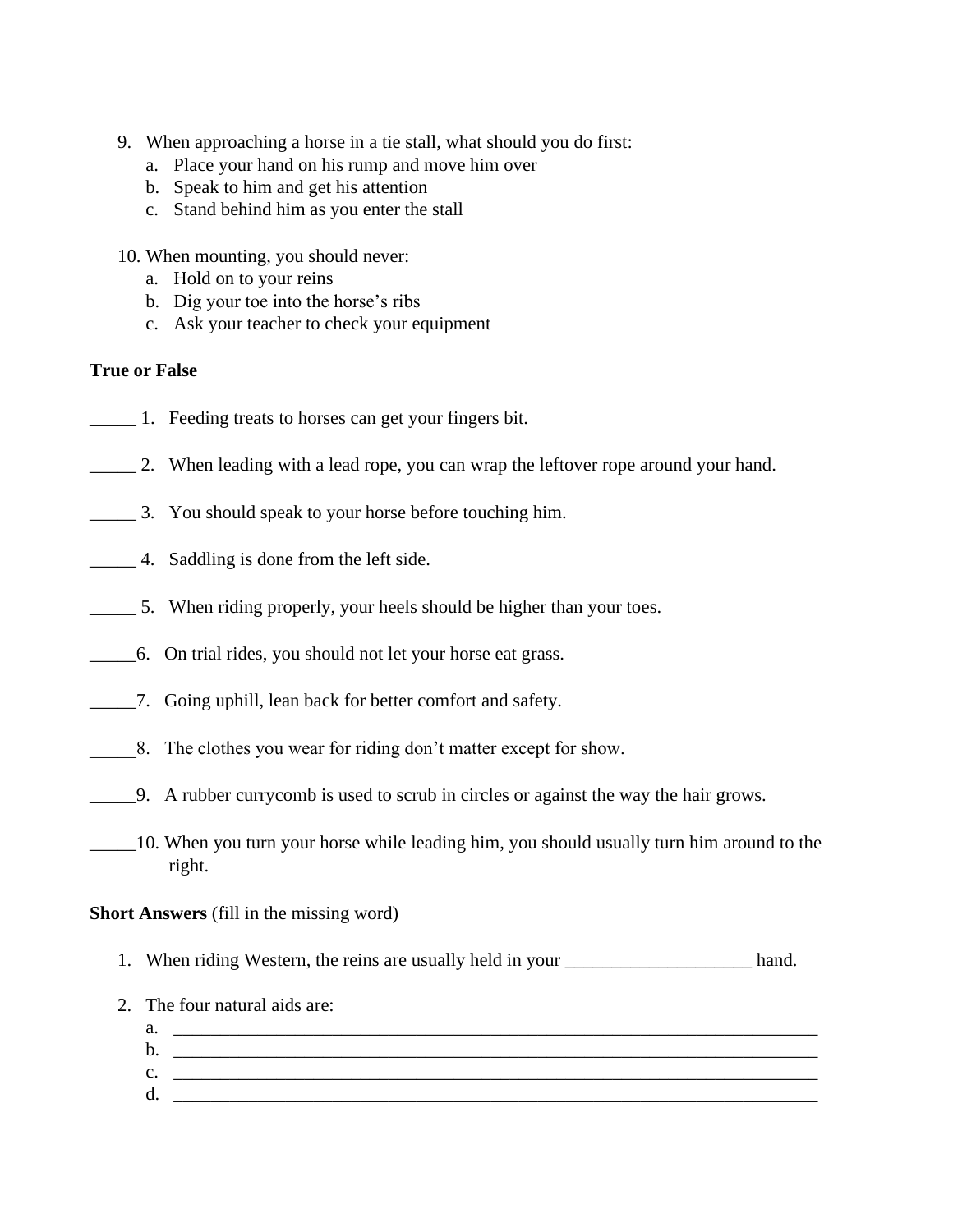- 3. Squeezing with your legs tells your horse to \_\_\_\_\_\_\_\_\_\_\_\_\_\_\_\_\_\_\_\_\_\_\_\_\_\_\_\_\_\_\_\_\_\_\_\_.
- 4. If you make a turn which takes you off the rail, into the center of the ring, and then back to the rail going in the opposite direction, it is called a \_\_\_\_\_\_\_\_\_\_\_\_\_\_\_\_\_\_\_\_\_\_\_\_\_\_\_\_\_\_.

\_\_\_\_\_\_\_\_\_\_\_\_\_\_\_\_\_\_\_\_\_\_\_\_\_\_\_\_\_\_\_\_\_\_\_\_\_\_\_\_\_\_\_\_\_\_\_\_\_\_\_\_\_\_\_\_\_\_\_\_\_\_\_\_\_\_\_\_\_\_\_\_.

5. When a rider rises up and down with the beats of the trot, he is \_\_\_\_\_\_\_\_\_\_\_\_\_\_\_\_\_\_\_\_\_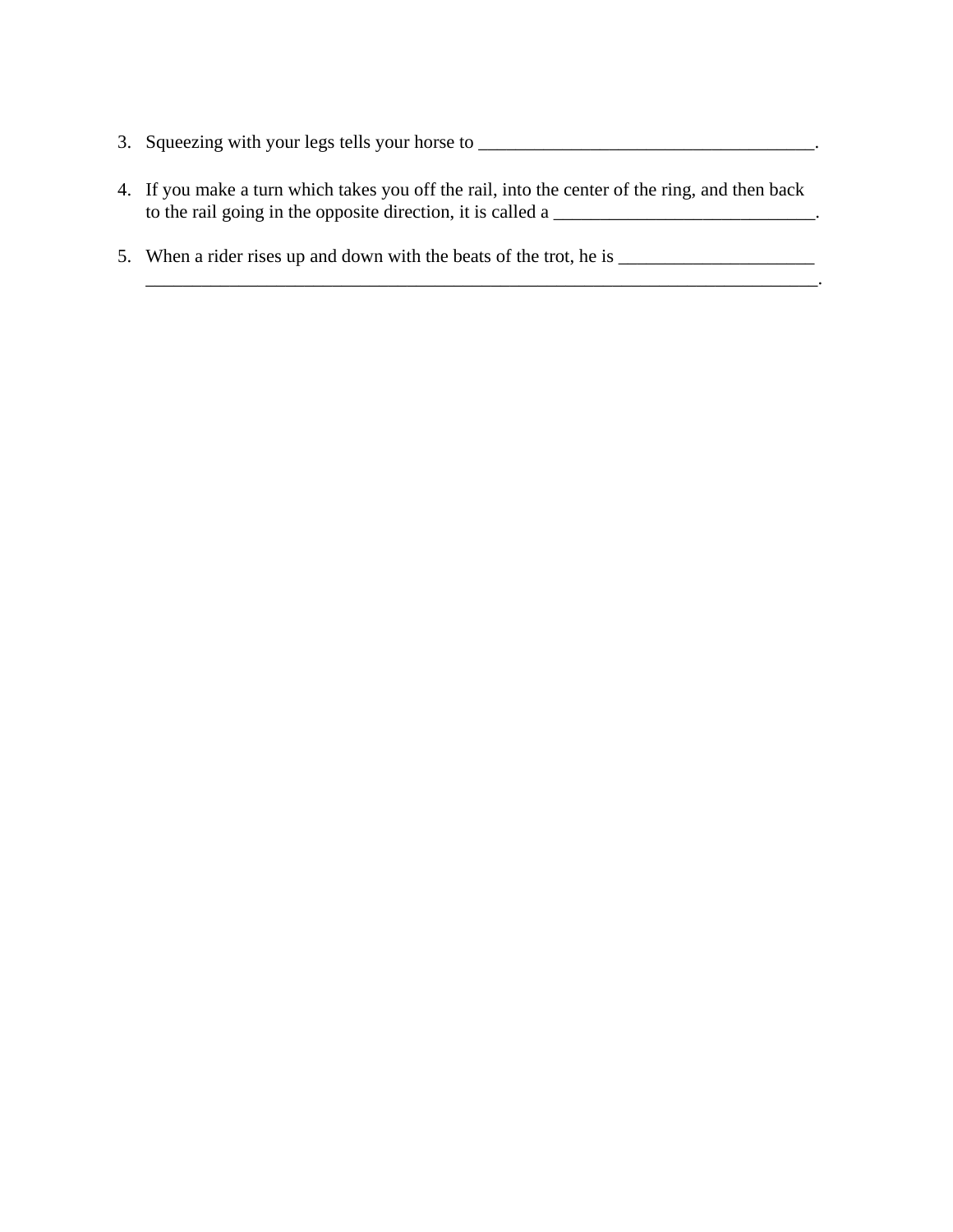# **GROOMING TOOLS MATCHING GAME**



A. Comb B. Hoof Pick C. Curry Comb D. Soft Brush E. Hard Dandy Brush

## **Choose from the letters above the appropriate answer:**

| 1. | What do we use to clean out the hooves?                                 |  |
|----|-------------------------------------------------------------------------|--|
| 2. | What do we use to brush the mane?                                       |  |
|    | 3. What do we move in small circles to massage and deep clean the body? |  |
| 4. | What brush do we use in the same direction of hair growth on the body?  |  |
| 5. | What brush can we use on the face?                                      |  |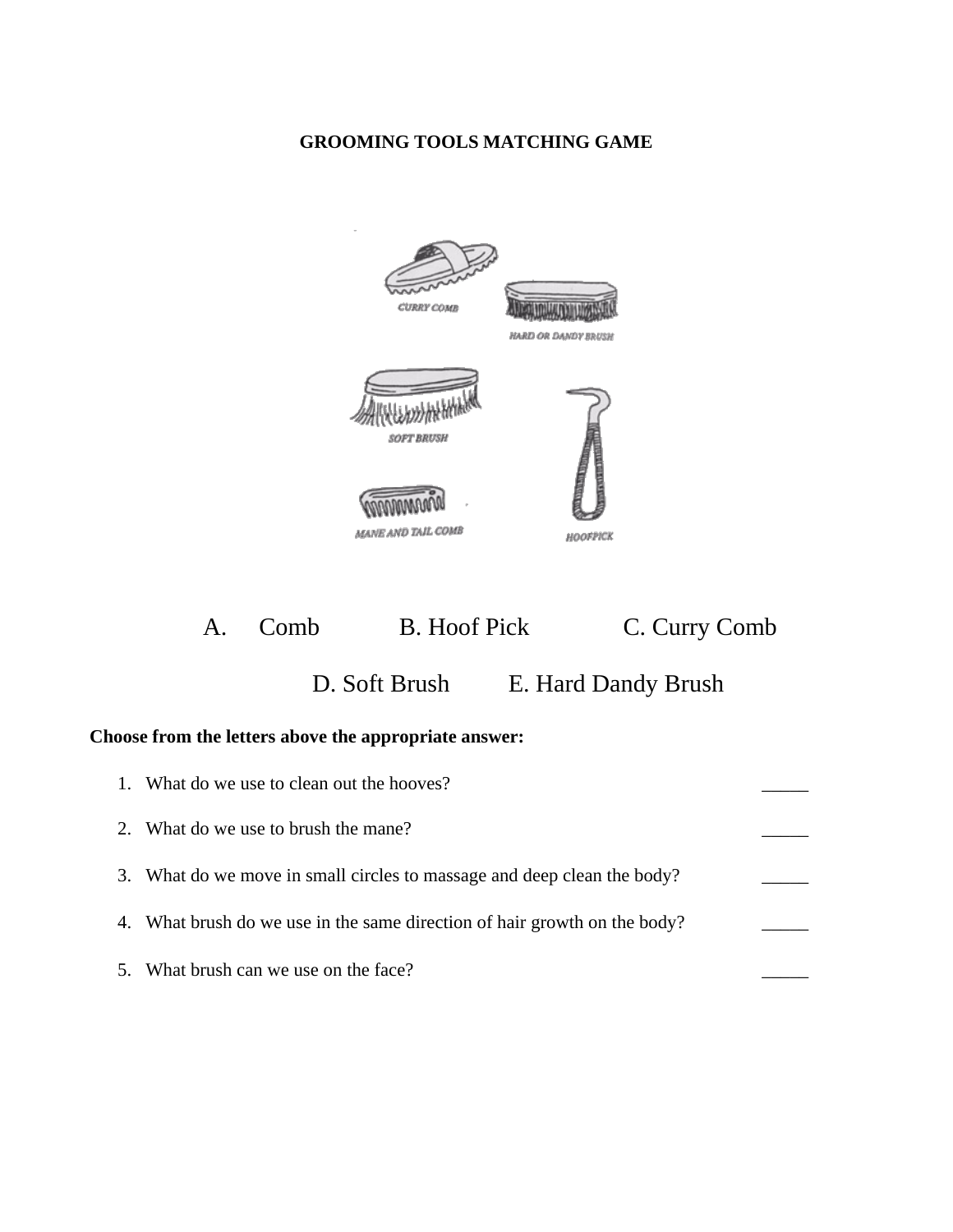# HORSE TACK WORD SCRAMBLE

# See if you can unscramble all 15 words!

| 1. DRELIB         |                                                                     |  |  |
|-------------------|---------------------------------------------------------------------|--|--|
| 2. EETRWSN ESDALD | <u> 1989 - Johann Barbara, martxa alemaniar amerikan basar da a</u> |  |  |
| 3. HNGLSIE EDSDLA |                                                                     |  |  |
| 4. INRSE          |                                                                     |  |  |
| 5. DALSDE DPA     |                                                                     |  |  |
| 6. EALRHT         |                                                                     |  |  |
| 7. DELA EORP      |                                                                     |  |  |
| 8. HRSOE TEABKLN  |                                                                     |  |  |
| 9. BTI            |                                                                     |  |  |
| 10. SOEN BNDA     |                                                                     |  |  |
| 11. UTRSIRP       |                                                                     |  |  |
| <b>12. RNOH</b>   |                                                                     |  |  |
| 13. AEST          |                                                                     |  |  |
| 14. OMEPML        |                                                                     |  |  |
| 15. ELTCNA        |                                                                     |  |  |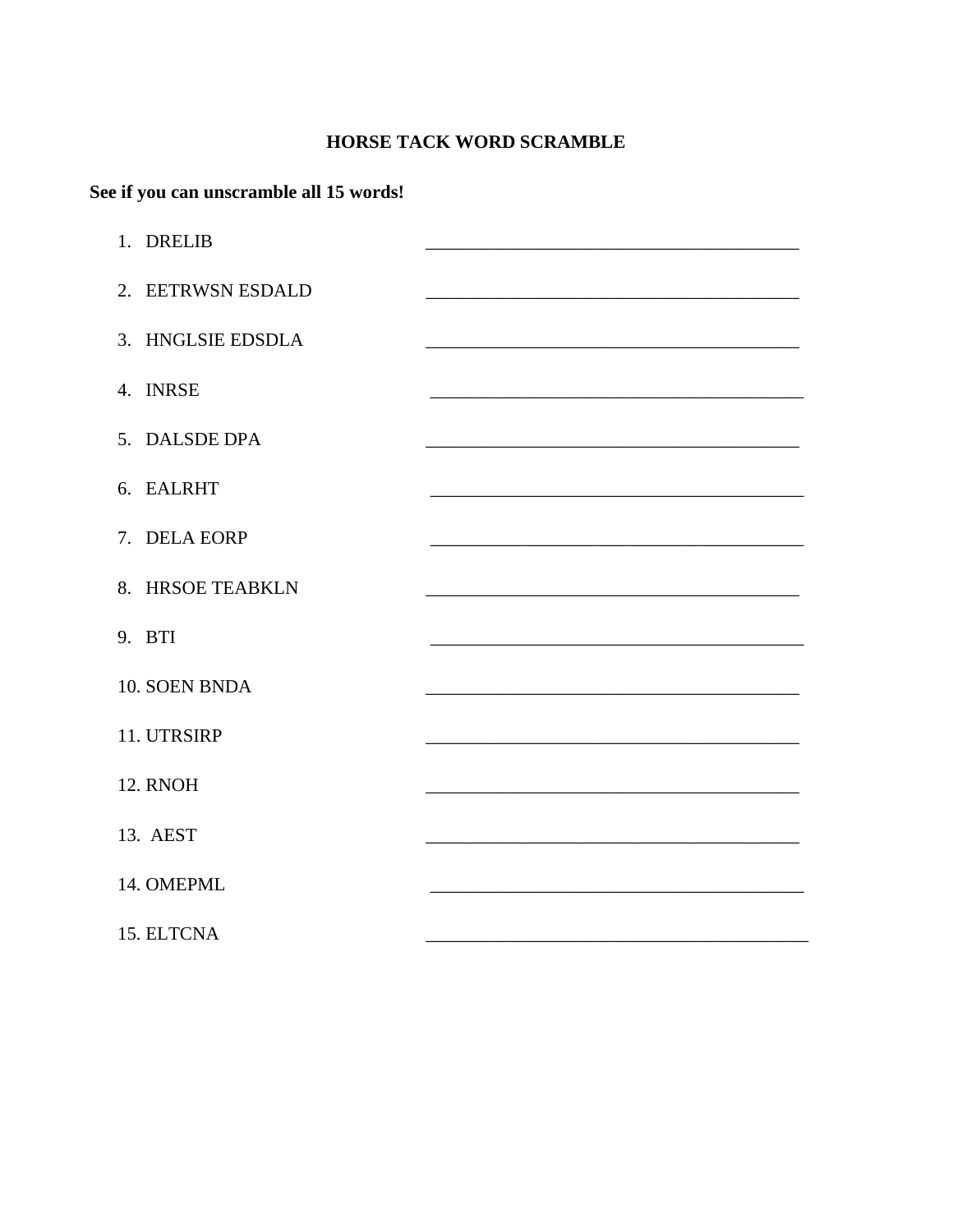#### **HORSE BODY PARTS**

H C V H X Q N E C K H D U B J Z S Y M X T J W P T X N W O J I P K O Q C H E S T L F Q A G G W F Z F R B U S M I I N M P U K N E E L W W S N Q A M W N B M N L J J X A A U T E E D A O L B L O G P C A N N O N P W Z N S F L C A V N K P O B D T Q H O O F C N R I S E T X R U H V K H O C K C S M Q U V E Q P M T T C E W P Y T O F S Q S Z X N O K W O V T P Q H N Z R G N O S T R I L Z L Z N X S B Y C F B L E P F N F L T A I L U Q Y C L H P M A Q N S A E R T M D E D B J F G W Y H N Y U O N R U J I H F S X T J T E G M E U S V I L Q A L H R V G F C H V R X A L X J K Q J G Y U C G P L Y E S T O M M I S H W O K O P Q O W Y J X F Y A O L S C R X U C M P L C S H O U L D E R D R C O V L J R E F Z Z C E Y K Y O U S U J F C J D I O V C A T L A Z T U H Y F T Q M L N H K M I J O R K X H G O P L E Y E H J D N I H M X F W W F G F K B I F C Y E N Y H H Z O M G K O Z S A C W Q N R I P B K T G B K E M M C X R L X F C S J G F K T C I E C U L I O N U B K Z K S S G E F V C P K X D I B R K W A T P S R J G T Q E W W H K P S F W D H B O C I C V L Q Q H Y S J A J A V R U Z W D C L I U J I F I Y F T C R U D R F O D K N J F W K K U P W B S M R T Q K C J G Y X V Z E O S

poll chest flank barrel lion dock croup fetlock cannon knee pastern hock hip withers shoulder hoof ear forelock eye muzzle neck tail mane nostril